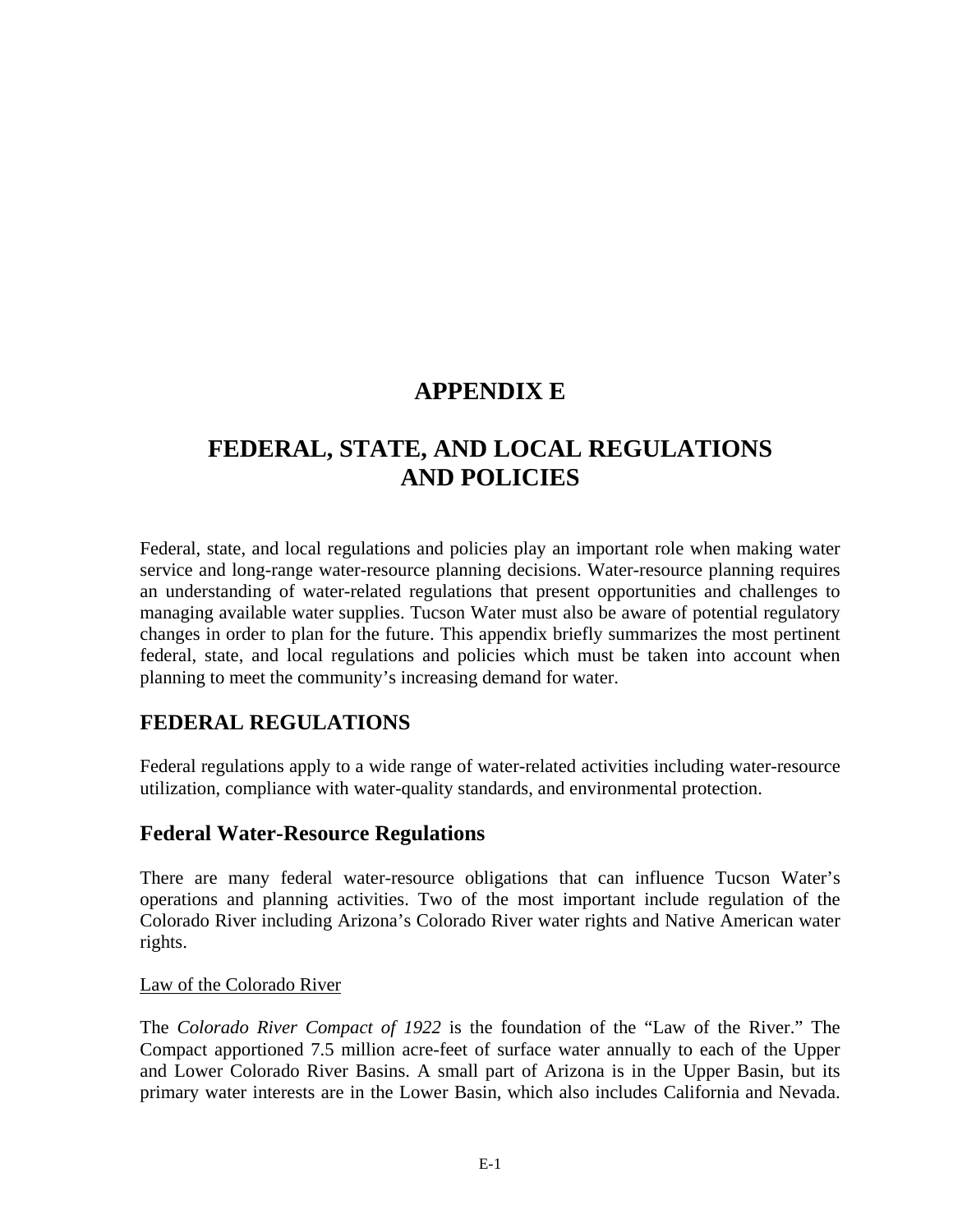The Compact did not become effective until passage of the *Boulder Canyon Project Act of 1928* which was ratified in 1929 by six of the seven Upper and Lower Basin States; Arizona refused to ratify the Compact. The *Boulder Canyon Project Act* authorized construction of Hoover Dam and the All-American Canal which diverts Colorado River water to California. The Act also specified annual allocations of waters apportioned among the Lower Basin States: 2.8 million acre-feet to the State of Arizona, 4.4 million acre-feet to the State of California, and 300,000 acre-feet to the State of Nevada. Each of the Lower Basin States was also allocated percentages of any annual surplus that might occur in a given year. Arizona eventually ratified the Compact in 1944.

The *Colorado River Basin Project Act of 1968* authorized construction of the Central Arizona Project as well as five Upper Basin projects. The Central Arizona Project has rights to 1.5 million acre-feet of Arizona's 2.8 million acre-feet per year apportionment. The Act provides that the 1963 Decree in *Arizona v. California*, which further buttressed Arizona's rights, will be administered so that in shortage years diversions for the Central Arizona Project will be junior to California's annual apportionment of 4.4 million acre-feet, Nevada's 300,000 acre-feet, and Arizona's mainstream allocation of 1.3 million acre-feet.

The Secretary of the Interior administers Colorado River water allocations for the Lower Basin States. The Central Arizona Water Conservation District (CAWCD), formed in 1971, contracts with the Secretary for delivering a portion of Arizona's apportioned share of Colorado River water and, in turn, subcontracts with relevant entities within Arizona to formalize Central Arizona Project allocations. CAWCD also operates the Central Arizona Project delivery system and maintains the canals. CAWCD is authorized to levy a property tax in Pima, Pinal, and Maricopa Counties to repay construction and operation and maintenance costs of the Central Arizona Project.

The City of Tucson adopted a subcontract with CAWCD in 1988 to obtain a CAP allocation. The City of Tucson's current Central Arizona Project allocation is 135,966 acre-feet. In the near future, a fixed volume of Colorado River water has been identified for reallocation to Arizona communities, and Tucson has been recommended to receive an additional 8,206 acre-feet per year through this process. The proposed reallocation of Central Arizona Project water to municipal providers is included in the Arizona Water Settlements Act currently pending before Congress and expected to be approved within the next two years. If the Act is approved, ADWR will receive an allocation of approximately 80,000 acre-feet of non-Indian agricultural priority Central Arizona Project water which it will allocate for M&I use over the next 30 years. In addition, as State-owned land is sold and developed in Tucson Water's projected service area, portions of the State's allocation could be transferred to the City.

#### Native American Tribes

The greater Tucson region is home to the Tohono O'odham Nation and the Pasqua Yaqui Tribe.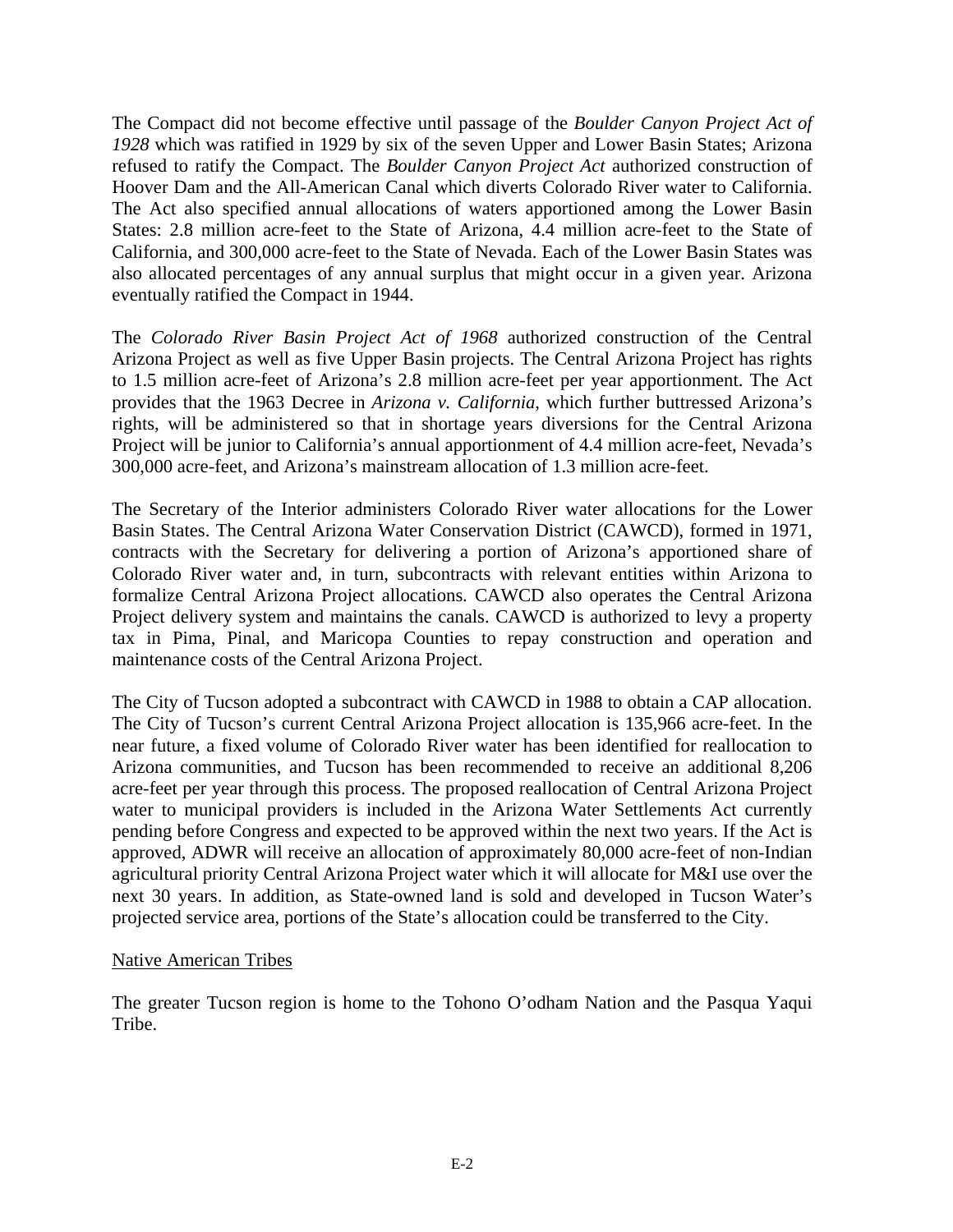#### *Tohono O'odham Nation*

The Tohono O'odham Nation is located on approximately 2.8 million acres in south central Arizona. The Nation's total population in 2000 was approximately 24,000 people (Inter Tribal Council of Arizona, 2003). The largest community is Sells and the second largest is the San Xavier District, located on 72,000 acres south of Tucson.

In 1975, the United States, on behalf of the Tohono O'odham Nation, filed suit against the City of Tucson and other major water users in the area seeking to protect the water resources of the Nation's San Xavier District. The City and the other water users negotiated a settlement which Congress ratified as the *Southern Arizona Water Rights Settlement Act of 1982* (SAWRSA). The San Xavier and Eastern Schuk Toak Districts of the Nation have a contract with the United States for 37,800 acre-feet per year of Central Arizona Project water. The Secretary of the Interior also is obligated under SAWRSA to provide an annual total of 28,200 acre-feet of effluent to the Nation.

The City of Tucson entered into an agreement with the Secretary of the Interior to implement SAWRSA the following year. The City agreed to annually deliver 28,200 acre-feet of effluent for the Secretary's use in support of the settlement. The agreement will terminate if the lawsuit is not dismissed. Motions for dismissal are still pending subject to another act of Congress that would package SAWRSA amendments with other Native American water claims and Central Arizona Project-related settlements. The Secretary is obligated under SAWRSA to annually provide 23,000 acre-feet of water suitable for agricultural use to the Tohono O'odham Nation at the San Xavier District and 5,200 acre-feet of such water to the Eastern Schuk Toak District.

### *Pasqua Yaqui Tribe*

The Pasqua Yaqui are descendants of the ancient Toltecs who once ranged from northwestern Mexico, southern Colorado, and California. Pasqua Yaqui tribal lands are located on 222 acres about 15 miles southwest of Tucson. Tribal population in 2000 was approximately 9,000 people (Inter Tribal Council of Arizona, 2003). The Pasqua Yaqui have a Central Arizona Project allocation of 500 acre-feet per year.

# **Federal Water-Quality Regulations**

Water-quality regulations often originate from federal legislation. Two major federal laws that govern potable water supply delivery are the Safe Drinking Water Act and the Clean Water Act.

#### Clean Water Act

Congress established the EPA in 1970 in response to growing public demand for cleaner water, air, and land. The intent of the Clean Water Act (CWA), formerly the Federal Water Pollution Control Act of 1972, was to restore the chemical, physical, and biological integrity of the nation's water supplies. The CWA's primary regulatory mechanism is a permit that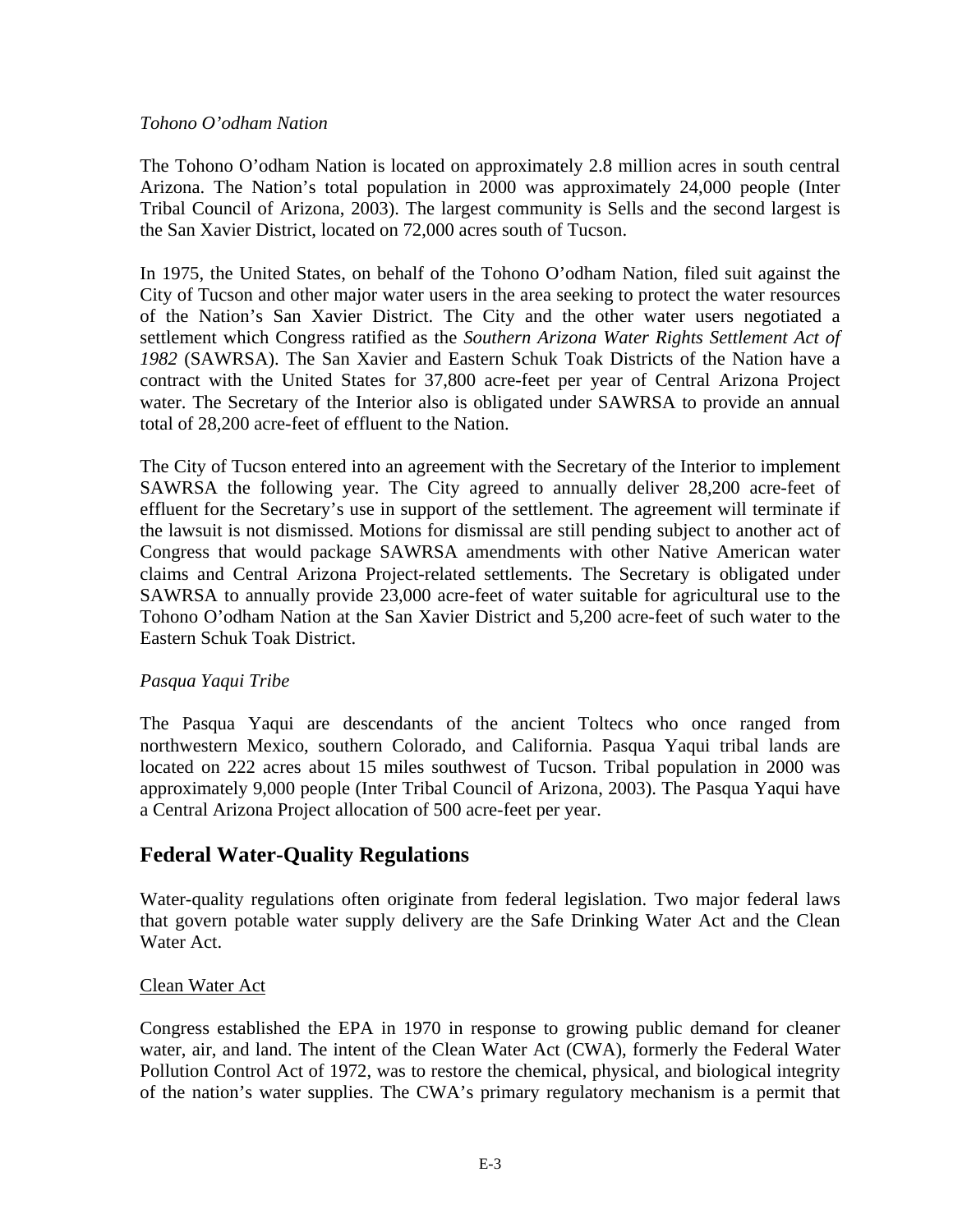governs the discharge of pollutants to "waters of the United States." In practice, the waters of the United States include the Santa Cruz and Rillito River channels and the washes in the Tucson area that drain the Santa Cruz and Rillito watersheds.

Section 404 of the CWA outlines wetlands regulations and requires the United States Army Corps of Engineers, with the concurrence of the EPA, to issue permits for activities that disturb the "Waters of the United States." For the purposes of Section 404, waters of the United States include most Arizona streams, stream channels and wetlands. Section 404 is intended to prevent the unlawful filling of wetlands and would apply to any channel modification Tucson Water would implement to support in-channel underground storage facilities.

### Safe Drinking Water Act

The Safe Drinking Water Act (SDWA) was enacted in 1974 and authorizes the EPA to set national health-based standards for potable water. SDWA rules are based on identifying and regulating contaminants that pose potentially serious public health risks. The Act requires the EPA to determine if a contaminant has an adverse effect on public health and that regulation of this contaminant presents a meaningful opportunity for health risk reduction before a drinking water regulation is established. This process includes setting a "Maximum Contaminant Level" (MCL) and a MCL "goal." A MCL is the highest level of a contaminant that is allowed in drinking water. A MCL goal is the level of a contaminant in drinking water below which there is no known or expected health risk. Tucson Water's MCLs are either identical to EPA's or are even more restrictive.

#### Comprehensive Environmental Response, Compensation, and Liability Act

The Comprehensive Environmental Response, Compensation, and Liability Act (CERCLA), commonly known as Superfund, was enacted by Congress in 1980. This law creates a tax on chemical and petroleum industries that is used to fund the cleaning up of abandoned or uncontrolled hazardous waste sites. EPA administers this program.

Tucson Water operates a federal Superfund program known as the Tucson Airport Remediation Project under a consent order (agreement) with EPA and other industrial and governmental agencies. In 1981, volatile organic compounds were found in ground water in southwest Tucson. The TARP treatment plant was completed in 1994 and consists of a pump and treat system with air stripping towers that remove the ground-water contaminants. The treatment plant produces about 6.2 million gallons per day of potable supply.

# **Other Federal Regulations**

Tucson Water is also subject to regulations administered by agencies whose missions include protection of plant and animal species. The most important of these is the Endangered Species Act.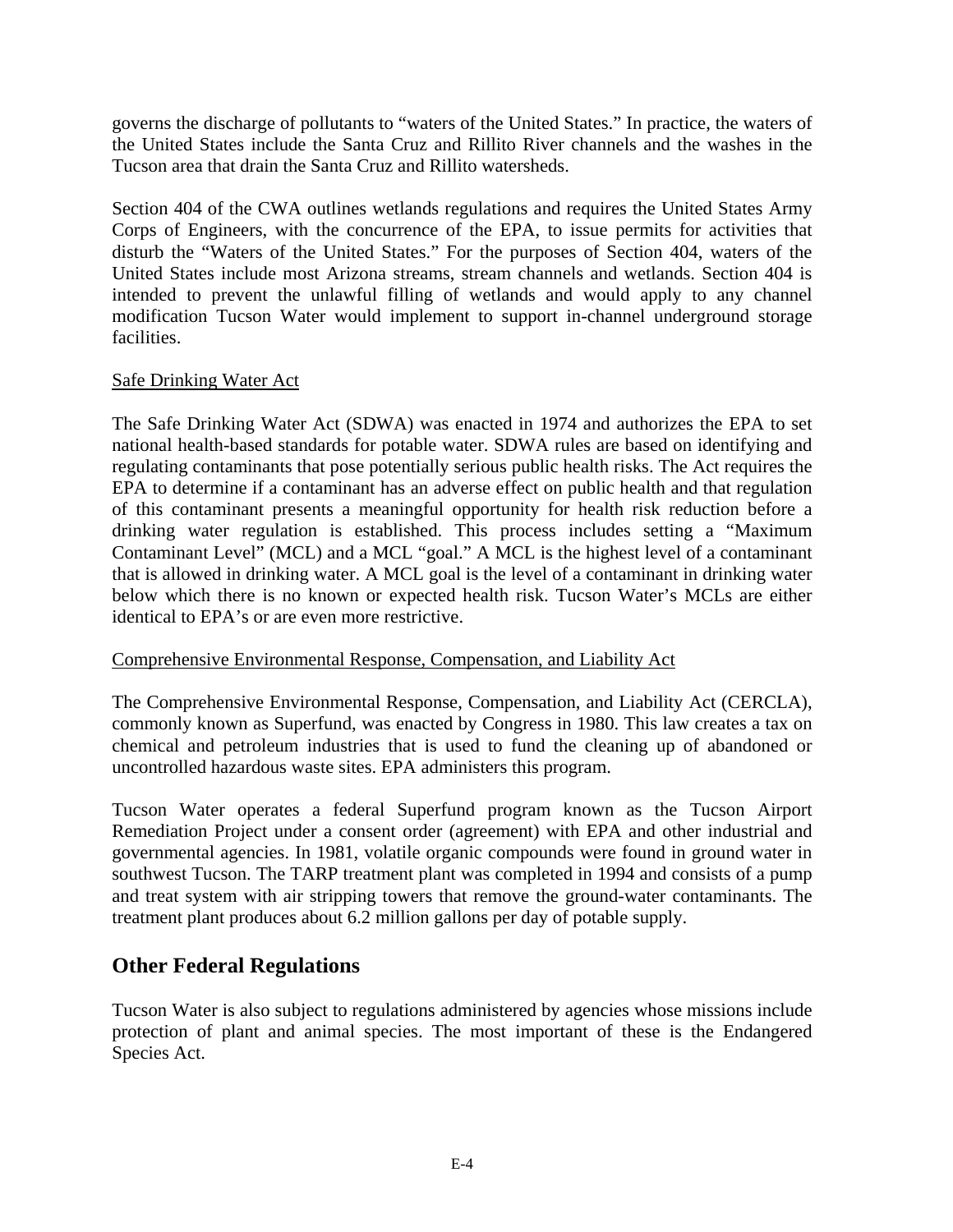*The Endangered Species Act* (ESA) was enacted in 1973 to address concerns that many of the nation's plants and animals were in danger of becoming extinct. The ESA consists of several sections, many of which can apply to public works projects. Section 10 of the ESA provides a process for landowners to develop and implement an approved "habitat conservation plan" while Section 7 allows for individual projects to proceed based on caseby-case consultations. These processes enable development of land inhabited by endangered species. Entities with proposed development projects that are approved by U.S. Fish and Wildlife Service receive an "incidental take" permit that allows project implementation to proceed. The City of Tucson has begun work on a habitat conservation plan that will provide a pre-determined path which project planners can use to mitigate harm caused to an endangered species. However, the ability of such plans to provide mitigation against species declared as endangered in future years is currently in question. Such plans may only provide the City of Tucson and Tucson Water with limited certainty and assurance when adding expensive capital improvements to its supply infrastructure**.** 

# **STATE REGULATIONS**

Enforcement of federal regulations is often delegated to states. The State of Arizona plays an important role in the implementation of federal legislation.

### **State Water-Resource Regulations**

### Arizona Groundwater Management Act of 1980

The Arizona Groundwater Management Act (GMA) was passed by the Arizona Legislature in 1980. The GMA established ADWR and created Active Management Areas (AMAs) within the State where more stringent water-resource regulations apply. Boundaries of the AMAs are primarily based on locations of ground-water basins but also take into account water use patterns. The ground-water management program established for AMAs limits ground-water withdrawals, prohibits development of new irrigated farmland, requires new subdivisions to have long-term dependable supplies, and requires ground-water withdrawals to be measured and reported. The five AMAs currently account for about 75 percent of the groundwater pumping in Arizona and contain over 80 percent of the State's population.

The Tucson AMA is one of the original AMAs designated for regulation by ADWR. The Tucson AMA includes eastern Pima County and parts of Pinal and Santa Cruz counties. The Tucson AMA was established because of ground-water depletion within the Upper Santa Cruz and the Altar-Avra Valley subbasins (ADWR, 1999).

The GMA specified that ADWR establish management plans for each AMA to achieve AMA goals, established a statutory system of ground-water rights within AMAs to be administered by ADWR, and changed the rules for permitting and operating new wells within AMAs.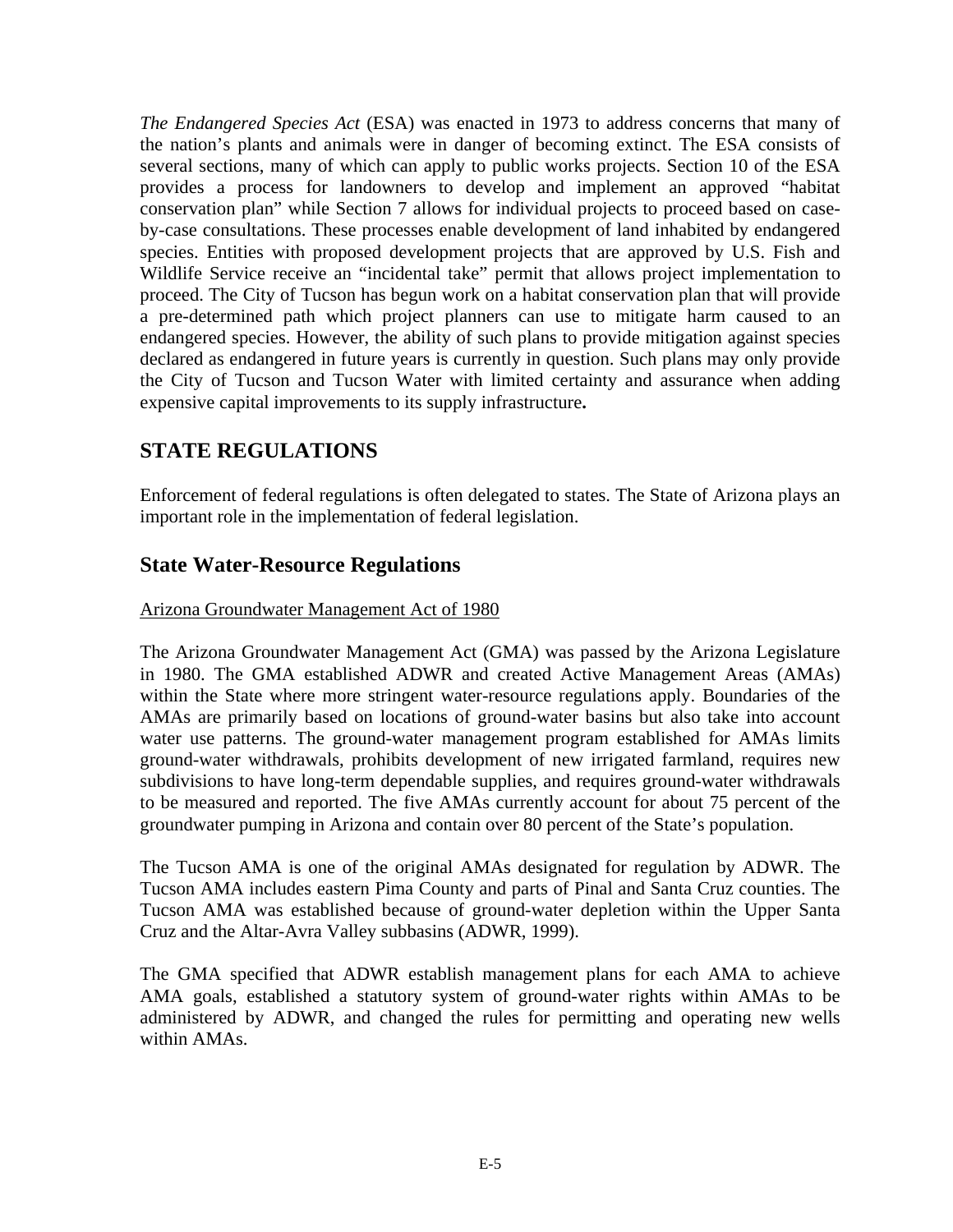#### Tucson AMA Management Plans

The GMA established five management periods between 1980 and 2025 to achieve the management goals of the AMAs. For the Tucson AMA, management plans are developed prior to each management period by the Tucson AMA director and ADWR staff. The main components of each management plan are water supply augmentation, water quality, and water conservation plans for agricultural, municipal, and industrial users and providers in the Tucson AMA. For water providers, the conservation plans specify per capita water use targets. Only potable water is included in calculating per capita use; reclaimed water is not included in the calculation in order to provide an incentive for its use. Failure to comply with ADWR target use rates could result in fines or other punitive actions.

The management goal of the Tucson AMA is to attain "safe yield" by 2025. This is to be achieved by implementing water conservation by all water users, utilizing renewable water resources such as Colorado River water and effluent, retiring agriculture with advancing urbanization, and by purchasing and extinguishing grandfathered ground-water rights.

#### Rights to Withdraw Ground Water in the Tucson AMA

Tucson Water primarily withdraws ground water pursuant to non-irrigation grandfathered ground-water rights and its service area right.

#### *Grandfathered Rights*

On the date that an AMA is established, all existing non-municipal uses of ground water are capped and are accorded grandfathered ground-water rights (GFRs). This is a marked departure from the reasonable use doctrine which still applies to ground-water users outside AMAs. A provider can also withdraw ground water outside of its service area pursuant to GFRs. With few exceptions, GFRs cannot be restricted by ADWR to achieve safe yield.

The Type I non-irrigation GFRs apply to farmland retired from irrigation after January 1, 1965 in anticipation of eventually using those rights for municipal supply. A Type I right allows a right-holder to pump three acre-feet of ground water per acre of land retired from irrigation. Type I rights are tied to the land and cannot be transferred to another location. Tucson Water has Type I rights totaling 47,116 acre-feet per year as a result of the Avra Valley agricultural land retirement program.

Type II non-irrigation GFRs apply to non-irrigation withdrawals of ground water in existence as of June 12, 1980. Type II rights are not tied to specific lands and hence may be transferred from one location to another. Tucson Water has 9,203 acre-feet of Type II rights.

#### *Service Area Right*

Under its service area right, Tucson Water may withdraw and transport as much ground water from within its service area as may be required to serve customers within that area, subject to applicable ADWR water conservation and also AWS requirements. The GMA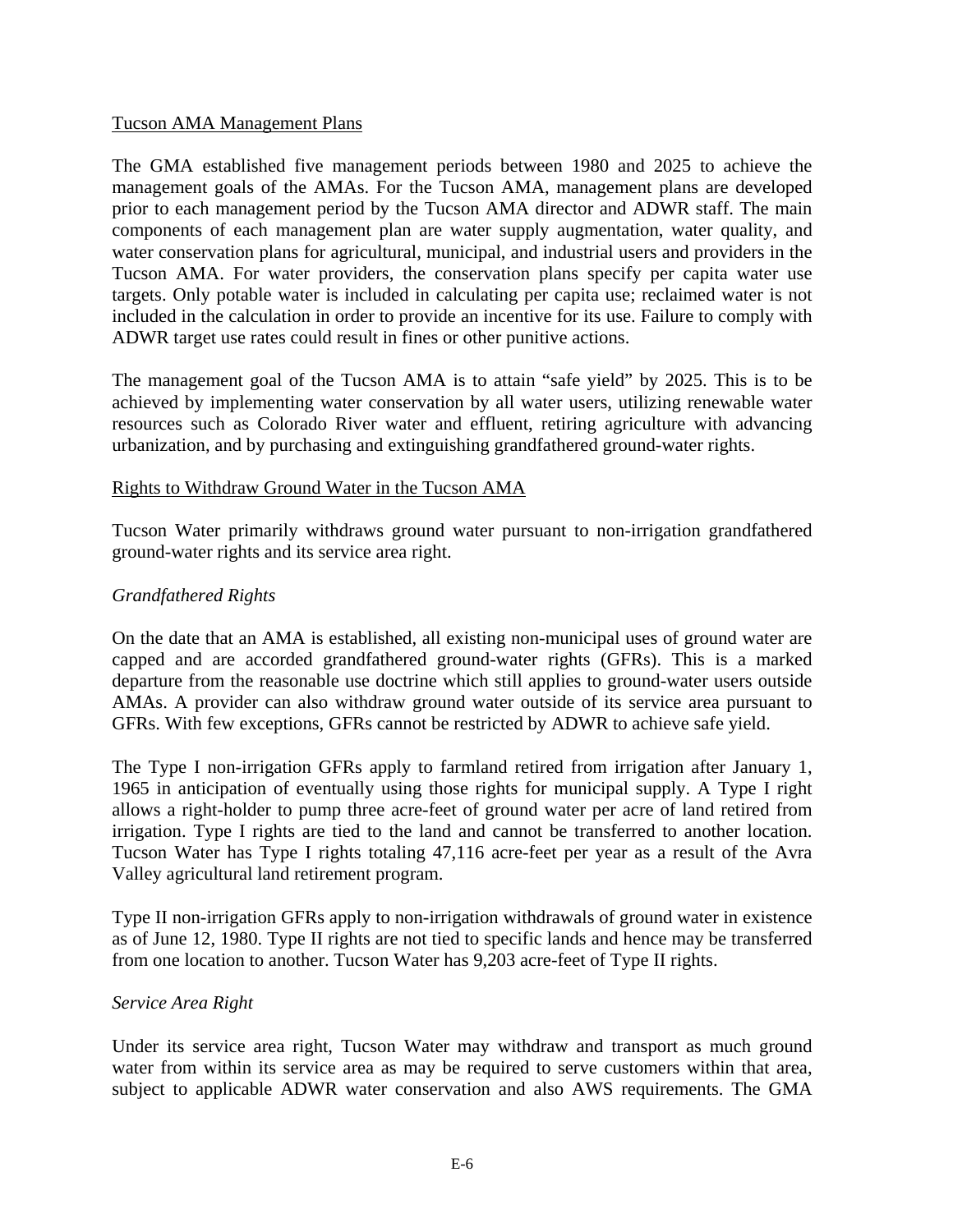defines the service area of a city, town, or private water company as the area of land served by a water provider and any additional areas that contain an operating distribution system owned by the provider that is used primarily for the delivery of non-irrigation water. Tucson Water has established its service area in accordance with ADWR regulations and annually submits maps to the agency that show service area extensions.

#### Underground Water Storage, Savings, and Replenishment Act

The *Underground Water Storage, Savings, and Replenishment Act* of 1994 expanded the recharge program established by the *Groundwater Recharge and Underground Storage Act of 1986.* Recharge, storage, and recovery of all classes of water including nonpotable water are regulated. The Act integrated the various underground water storage programs adopted since 1986 into a single, unified program. This more streamlined process was intended to facilitate development of recharge projects. Its intent also was to improve the recharge permitting system and address the assignment of long-term storage credits. Tucson Water has recognized the potential for using artificial recharge to help achieve its water management goals and has instituted water recharge programs to accomplish those goals. Tucson Water must have a recovery well permit issued by ADWR to recover storage credits. Recovery must not harm other land and water users as described in ADWR's recovery well spacing and impact rules.

### Arizona Groundwater Transfers Bill

The *Arizona Groundwater Transfers Bill* (Senate Bill 1055) was passed and formally became ARS § 45-463 in 1991 and was established to regulate Type I non-irrigation GFRs associated with retired irrigated land. The bill added provisions for certain non-irrigation GFRs to be included in the calculation of Assured Water Supply for a city. Credits were granted to the City of Tucson in recognition of the water savings gained from purchase and retirement of irrigated land in the Avra Valley. A total of 9,570 acres were being irrigated when the City of Tucson purchased them thereby obtaining a 1984 Certificate of Grandfathered Rights for 28,710 acre-feet per year. The 9,570 acres that were under irrigation when purchased by the City of Tucson per the 1984 Certificate of GFR for 28,710 acre-feet per year can be exchanged for the maximum allowable 2 million acre-feet of ground water credits.

#### ADWR's Assured Water Supply Rules

The AWS Rules were established as a component of the 1980 Groundwater Management Act; however, the rules under which the program is currently governed did not become effective until 1995. The rules tighten the conditions under which ground water can be pumped by municipal providers in AMAs. For more information regarding the City of Tucson's AWS designation, refer to Appendix C: *Assured Water Supply Implementation.*

#### Arizona Water Banking Authority

The Arizona legislature established the Water Bank in 1996 to coordinate the off-stream delivery, storage, and transfer of storage credits relating to Arizona's 2.8 million acre-foot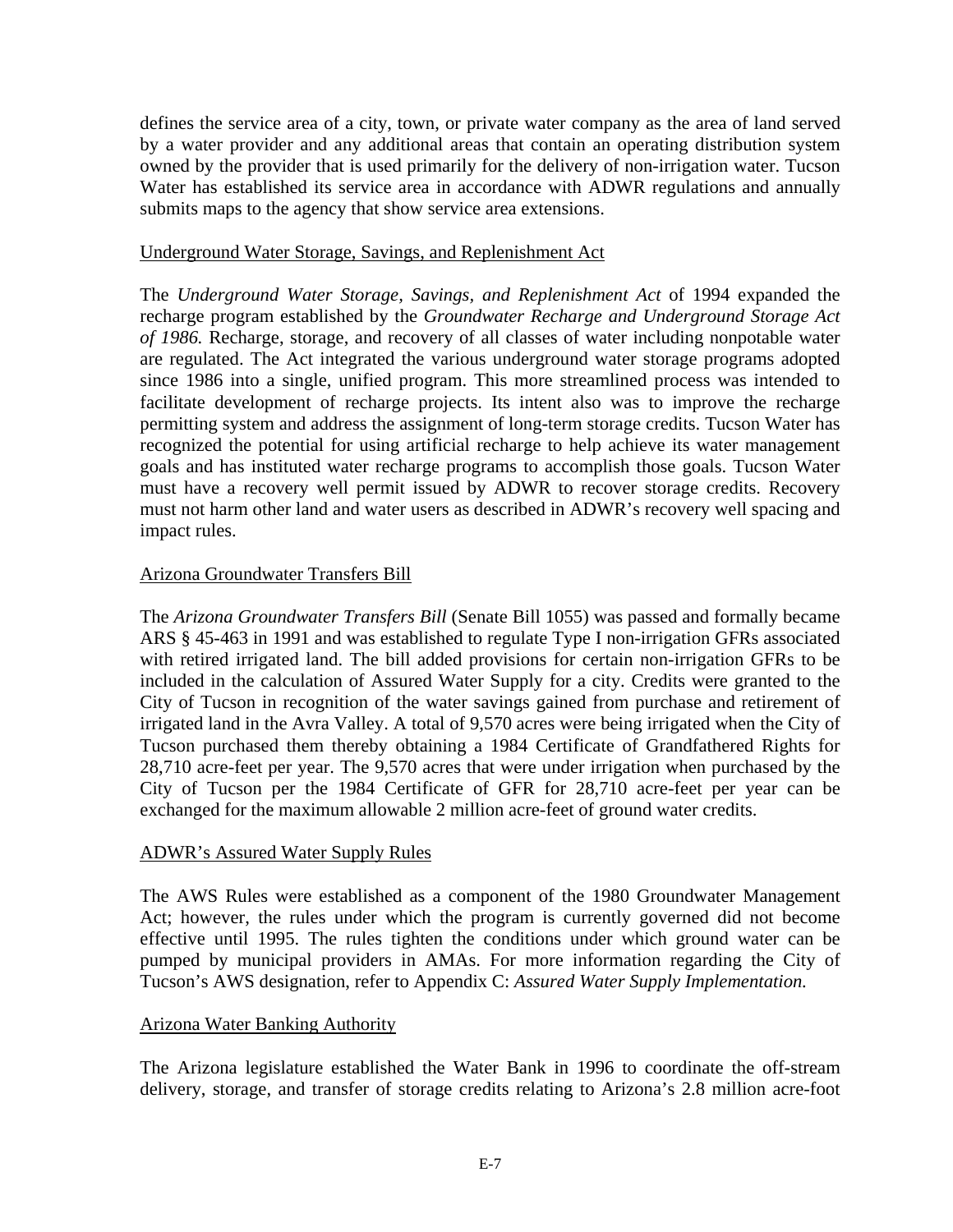apportionment of Colorado River water. The Water Bank is staffed by ADWR employees and is tasked with increasing the State's utilization of its annual allocation to firm Arizona water users against future Colorado River water supply shortages. The Water Bank also can enter into storage contracts with California and Nevada to store unused Colorado River water in Arizona to help meet the future water-supply needs of these states. Other potential benefits cited at the time of its establishment include drought protection, enhanced water management through replenishment, and a possible means to settle Native American water rights settlements. The majority of funding for the Water Bank comes from a \$.04 property tax levied by CAWCD in Maricopa, Pinal, and Pima counties to pay for the storage of Colorado River water to firm deliveries to Central Arizona Project M&I subcontractors during shortages. The Water Bank is authorized to obtain tax funds through 2017.

### **State Water-Quality Regulations**

State water-quality standards have been established for ground water, surface water, and reclaimed water. These standards are enforced by ADEQ through the *Environmental Quality Act of 1986.* The Act established ADEQ to regulate water quality, air quality, hazardous waste, and solid waste. State water-quality regulations for ground water match the MCLs established by the EPA. Surface-water quality standards have been developed for various uses including full-body contact, partial-body contact, fish consumption, agricultural irrigation, and livestock watering. The EPA has also delegated to the State the responsibility of issuing Arizona Pollutant Discharge Elimination System (AZPDES) permits that regulate water discharges from primarily municipal and industrial water users under the CWA.

### **Ongoing State Proceedings**

The Gila River Adjudication is a comprehensive ongoing court proceeding in Maricopa County Superior Court to determine the nature, extent and priority of surface water rights in the Gila River system. Initiated in 1974, the proceedings involve seven major watersheds (including the Santa Cruz River) and 16 Native American reservations. The appropriative allocations at stake are among the most coveted in Arizona. Historically, Tucson Water has relied on ground water as its sole source for municipal supply. The outcome of the Gila River Adjudication may bring some water that was formerly considered ground water within the purview of the Adjudication Court. This could hinder the Utility's ability to withdraw water from certain well fields in order to protect water users with senior appropriative rights.

# **LOCAL AGREEMENTS OR POLICIES**

Agreements with other entities and locally generated policies play a key role in Tucson Water's day to day operations. A few of the more critical agreements and policies are described below.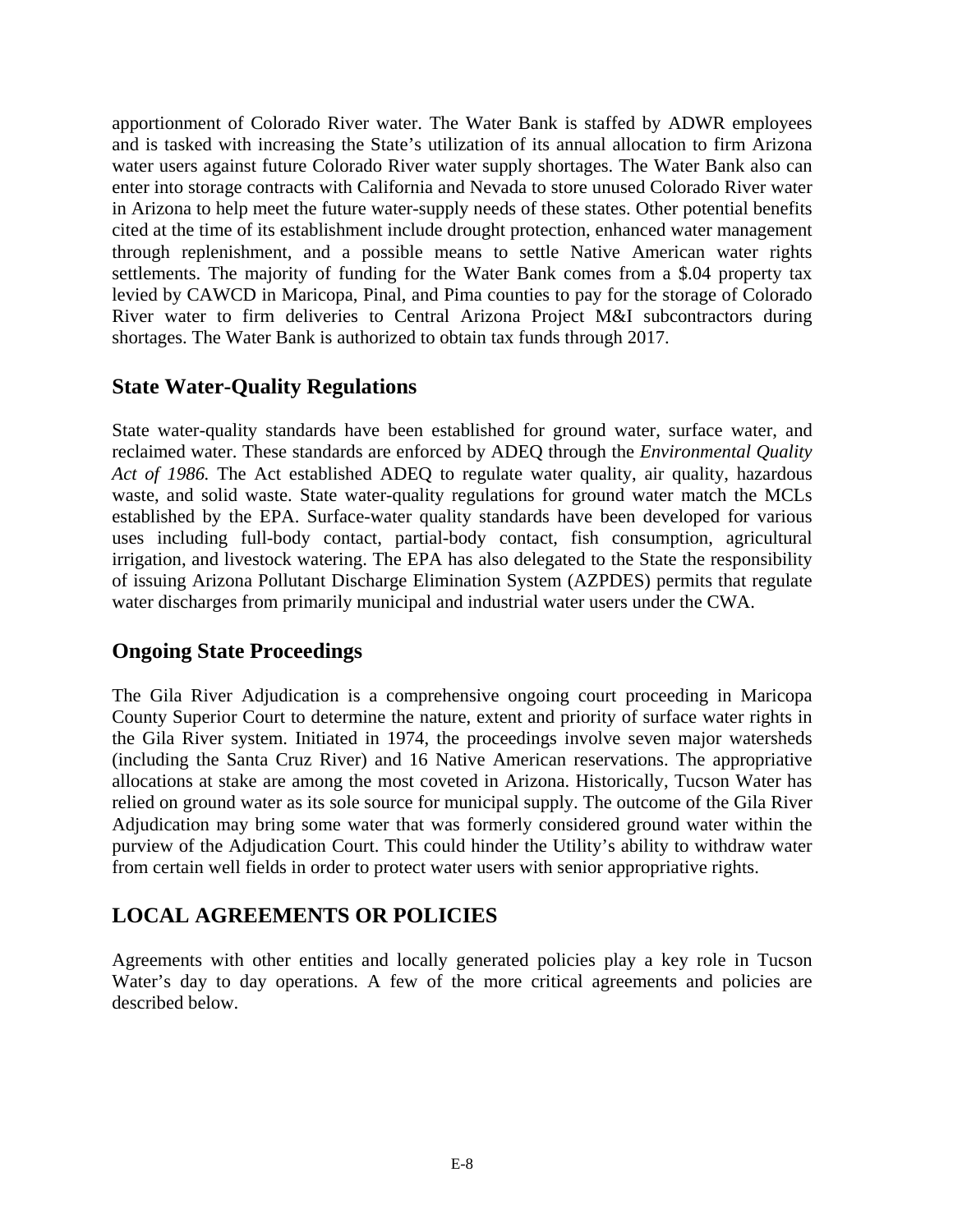### **Local Effluent Management Agreements**

Municipal wastewater effluent is a water supply that steadily grows along with population. This supply can provide an alternative to ground water for irrigation and industrial uses through a reclaimed water system. In addition, this supply could have future use to help meet the increasing demand for potable water.

#### City-County Effluent Intergovernmental Agreements

On June 25, 1979, the City of Tucson entered into an Intergovernmental Agreement (IGA) Relating to Effluent with Pima County. The IGA transferred ownership of the City's sewage treatment plants and conveyance system to Pima County. The City retained the right to use 90 percent of the effluent (after the Secretary of the Interior's proportionate share under the Southern Arizona Water Rights Settlement Act) treated at the metropolitan treatment facilities. The County quitclaimed all rights to effluent from the metropolitan treatment plants but is entitled to use up to 10 percent of the effluent treated in these facilities (after the Secretary's share). Under the terms of the IGA, Pima County is required to treat metropolitan effluent to state and federal water quality standards for discharge whether or not the water is actually discharged. The City of Tucson retained unilateral control of all effluent discharged from Pima County treatment plants outside the metropolitan area.

The City of Tucson and Pima County entered into a Supplemental Intergovernmental Agreement Relating to Effluent (Supplemental IGA) in early 2000 to resolve issues related to recharging effluent in the Santa Cruz River. The Supplemental IGA contained numerous agreements including: (1) the City of Tucson and Pima County agreed to established a Conservation Effluent Pool for use on riparian projects, (2) the City and Pima County agreed to cooperatively plan and establish recharge projects to store effluent, (3) effluent from the new treatment facility at Ina Road would be divided among the parties in the region with contractual rights to effluent, (4) the City would no longer control effluent from existing nonmetropolitan plants, and (5) the County could use its allocation of effluent for any public use.

Subsequent agreements between the City of Tucson and the Metropolitan Domestic Water Improvement District (MDWID), and the City and the Town of Oro Valley assigned those water providers with effluent allocations based on their wastewater return flows from potable water deliveries. The amounts of effluent owned by the entities vary, depending on how much potable water is delivered in any given year. Both agreements are subject to the provisions of the effluent IGAs between the City of Tucson and Pima County.

#### Hydraulically Connected Riparian Areas

In 1990, Mayor and Council directed Tucson Water to commence a special well operation policy in the Tanque Verde area in northeast Tucson in response to water-table declines and perceived impacts on the adjacent riparian area. This "hydraulically connected riparian area" policy restricts the pumpage of a group of northeast wells to an annual total of 8,711 acrefeet, the amount that they pumped in 1987. Five wells are operated on a "last-ones-on" (during the summer) and "first-ones-off" basis. Pumpage from Avra Valley and CAVSARP